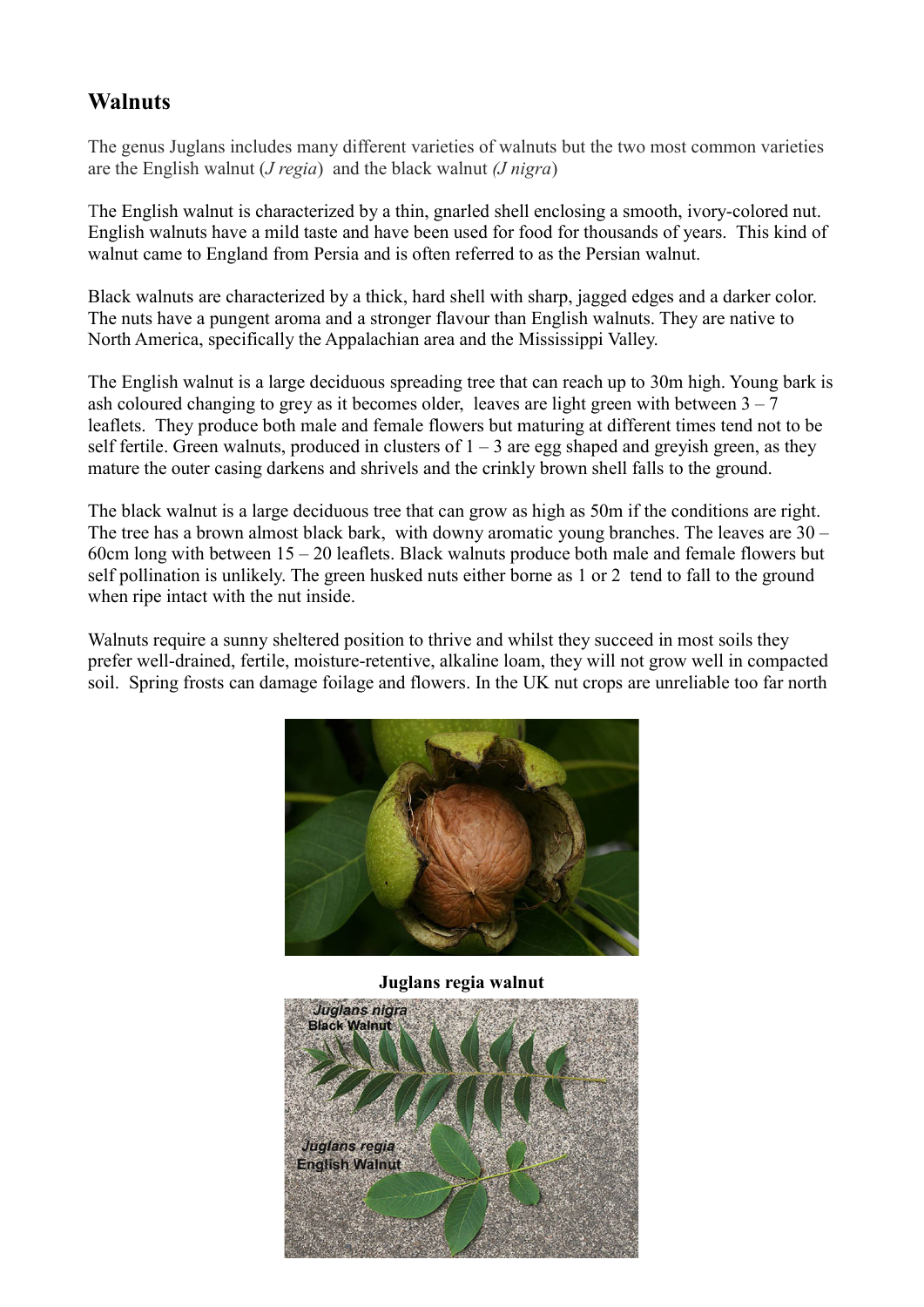# Past & present

The first record of walnut cultivation dates back to Babylon circa 2000 BC, however archaeological excavation of Neolithic sites in France have found walnut shells suggesting they were eaten 8000 years ago. Selective breeding of walnuts is thought to have begun with the Ancient Greeks. The Greeks called walnuts karyon, or 'head', probably because the shell resembles the human skull and the kernel bears a resemblance to the brain. The Romans widely cultivated the walnut. The Romans thought walnuts looked more like testicles and consecrated the walnut tree to Jupiter, the king of the Roman gods, calling the nuts 'glands of Jupiter' This became condensed to juglans giving rise to the walnut's scientific name, Juglans regia, literally, 'royal nut of Jupiter'. Throughout Europe walnuts have played an important role in local economies. Regions like Perigord in France and Campania in Italy walnuts have long been part of the food culture. It was in Perigord that petrified roasted chestnut shells from the neolithic age were found.

Nowadays cultivation of walnuts takes place in many countries worldwide. In the UK much research and development has taken place over the last 20 years to improve the genetic quality of planting stock and promote the viability of growing walnuts both for the fruit and the wood.( DEFRA, Horticultural Research International East Malling, Northmoor Trust, National Forest Company, Agroforestry Research Trust, The Walnut Company)

## Jaguar Lount Wood at the National Forest

In 2001, sponsored by Jaguar cars, 72 hectares of walnuts began to be planted, at Lount in Leicestershire. This unique woodland is the largest area of walnut planted in the UK and is part of the National Forest which covers 200 square miles of the Midlands. The National Forest is a collaboration of individuals and organisations committed to creating community woodlands to be enjoyed by everyone. Scientists have set up three international research projects to study the trees. A significant link between Jaguar cars and walnut, of course, is the walnut veneer used in Jaguar cars.

## Walnut Wood

Both English and black walnut along with a wide range of cultivars can be grown for walnut wood. Black walnut is often considered the more suitable but it depends on the product as the grain, colour and finish depends on the variety.

English walnut has a varied grain pattern, often wild and swirly, with a soft brown colouring. Black walnut has quite a straight grain pattern and is chocolatey brown in colour.





 English walnut wood Black walnut wood www.brookguitars.com www.britishhardwoods.co.uk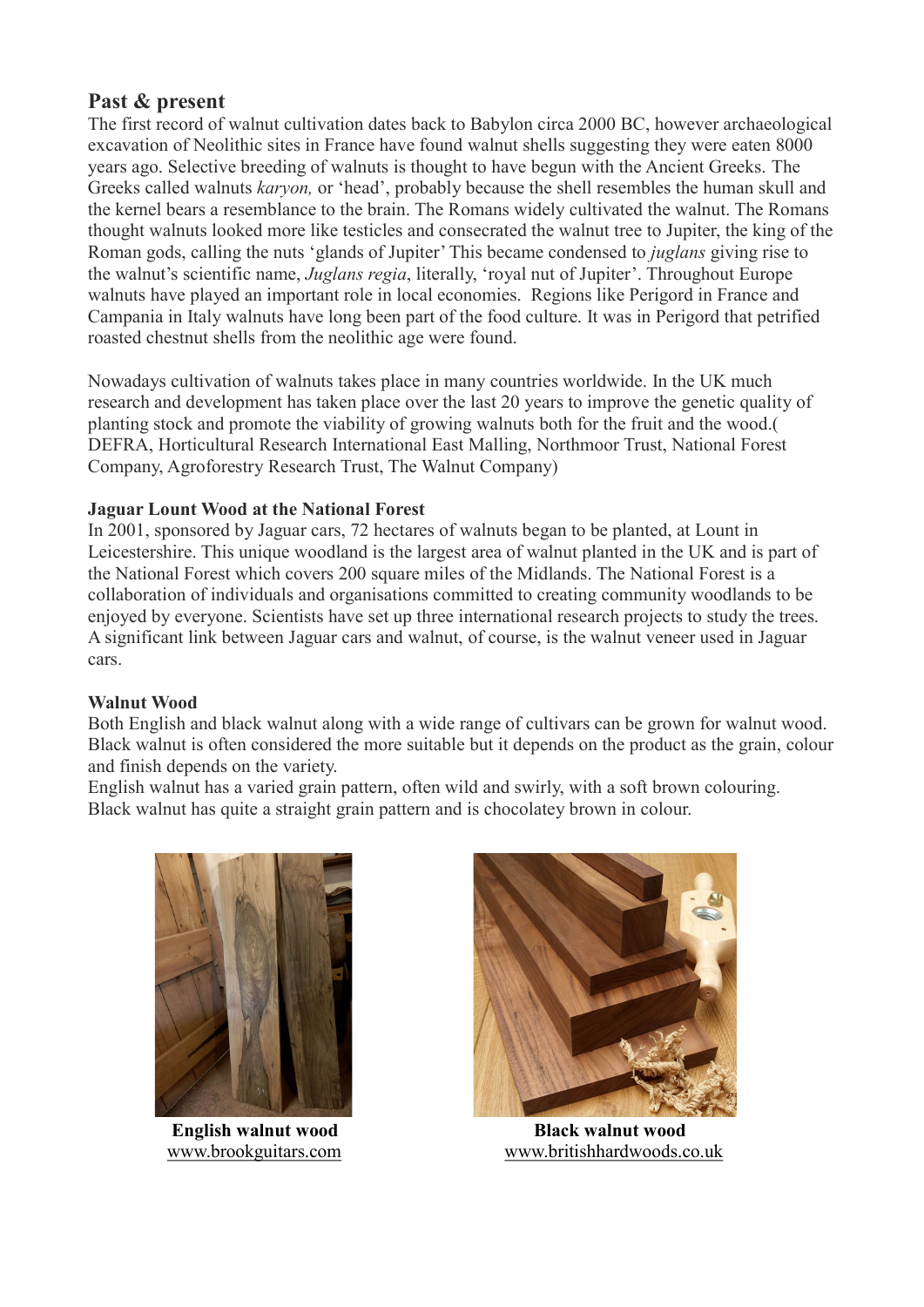Walnut became popular for furniture making in the first part of the seventeenth century and trees were extensively cultivated. Its use declined somewhat after 1730 though it continued to be used in certain products. The English walnut in particular has long been used in gunstock. Today it is greatly valued for bespoke furniture design, musical instruments and veneers.

There are many furniture makers using walnut wood today, Peter Goodwin of Titchmarsh & Goodwin use UK sourced walnut for their furniture and Peter is involved in initiatives to ensure we maintain the health of Britain's woods for future generations.

Charles Thomson, British furniture designer, made the exquisite piece below from a 90 year old tree growing on a fruit farm in Kent.

With correct management there is potential for walnut trees to be grown for dual usage i.e. nuts and wood.



Walnut desk top tambour

## Other uses of the walnut tree

Many parts of the tree have medicinal properties, the leaves in particular are used in the treatment of skin fungal problems. Walnut leaf extract from J regia has been found to exert anti-cancer activity. Walnut Bach Flower Remedy is made from *J regia* 'Gives consistency and protection from outside influences' Dr Edward Bach

Weavers have long extracted a rich dark brown dye from walnut juice, and used the green husks to make a yellow dye to colour wool. Furniture makers and finishers use the husks to create a rich walnut stain and the walnut hulls have been used to make hair dye and ink.

Finely powdered walnut shells can be used in a wide range of natural skin scrubs, cleansers and creams. Crushed walnut shells are used to polish metal and glass as they act as an abrasive. The powder has been employed as a polish for metals used in the aeronautical industry

Crushed leaves can be used as an insect repellent as the leaves contain juglone which is insecticidal.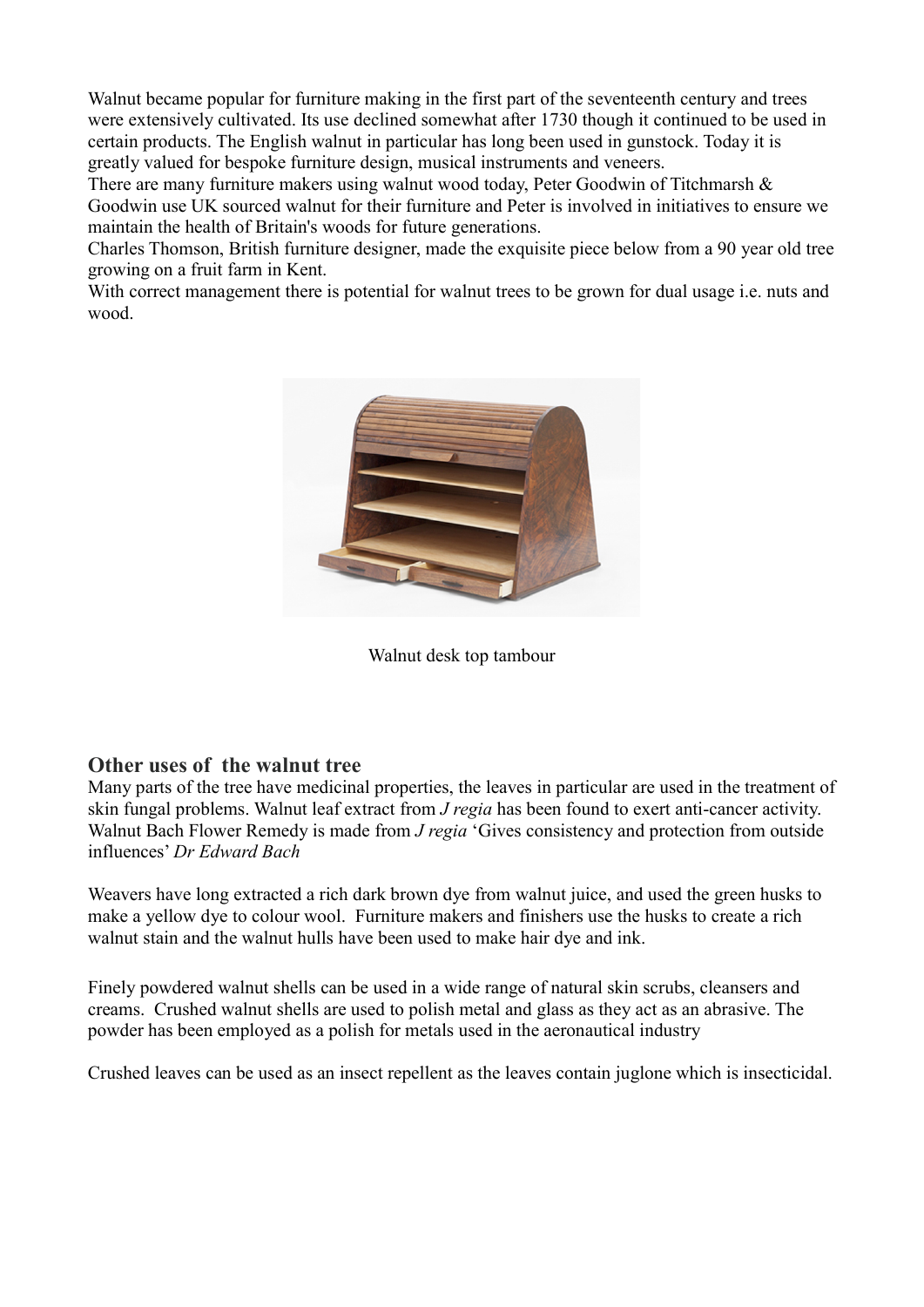# **Cultivars**

Whether you plan to grow a walnut tree in the garden, plan a community orchard or cultivate walnuts on a farm it is essential you grow the right cultivar. There is no better place to start than with 'How to grow your own nuts' by Martin Crawford who gives clear and concise information about different cultivars; then with a little bit of knowledge meet up with him at the Agroforestry Research Trust, 46 Hunters Moon, Dartington, Totnes, Devon, TQ9 6JT  $+44$  (0) 1803 840776 mail@agroforestry.co.uk

# Disease & pests

## Walnut leaf blotch (ophiognomonia leptostyla)

Caused by a fungus leaf blotch is present throughout Europe and N America on both J regia and J nigra. The fungus causes brown leaf spots and blotches and the leaves fall from the tree. The fungus also causes browning and shriveling of nuts. More likely in wet summers. choosing the right cultivar can help avoid leaf blotch.

## Walnut blight (xanthomonas arboricola pv juglandis)

The bacterium causes numerous small brown spots on the leaves and brown blotches may also occur on the fruit. The disease can be very damaging especially if cool wet weather occurs at flowering time. Resistant cultivars are available. *J nigra* rarely suffers from walnut leaf blotch.

## Honey fungus (armillana.spp)

J regia can be infected by honey fungus which is identified by a thin creamy layer of fungal mycellium covering the wood just beneath the bark. There are no real control methods and the only defense is to remove the diseased tree. *J* nigra is resistant.

### Blackline

This virus disease is transmitted through the use of infected tissue from grafts, by pollen and seed. Symptoms include a dark line between the stock and grafted tissue. poor growth and early leaf fall. As the disease progresses the tree suffers dieback and eventually death. Blackline affects *J nigra* 

## Codling moth (Laspeyresia pomonella)

this moth can destroy the nut kernels early in the fruiting season and also stain both shell and kernel later. Pheromone traps to catch male moths are effective from early-mid Spring, otherwise encouraging moth consuming bats into your orchard may be a good strategy.

## Squirrels and birds

Grey squirrels will eat the nuts from your tree and also damage the trees by bark stripping If you want to grow nuts you will have to protect them from squirrels Martin Crawford in 'How to grow your own nuts' offers a number of suggestions Harvest daily to prevent nuts sitting on the ground Fruit cages made from wire Electric netting Creating a 1.5m boundary around nut trees. Use of tree guards Dogs running beneath the trees and potentially cats Shooting Cage trapping Martin even suggest that the use of an artificial snake in trees can be effective for a short period. Many of the above suggestions apply to birds with the addition of moving objects like flags and old cd's flapping in the wind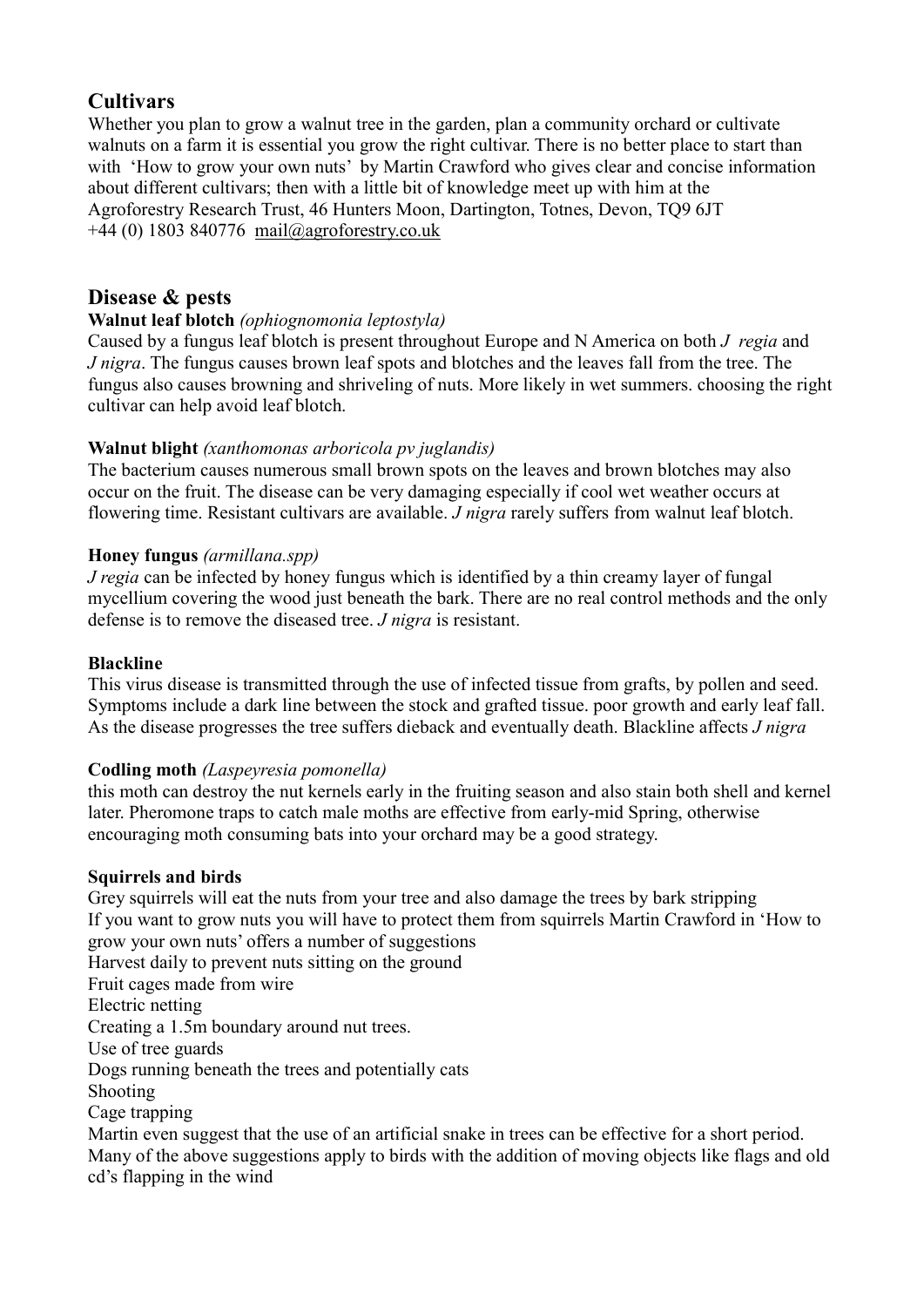## Harvesting nuts, drying and shelling walnuts.

Before the age of mechanization, the traditional September harvesting of walnuts consisted of shaking the trees by hand using long hooked poles to knock the nuts to the ground where they could be easily gathered. Of course this is still quite possible but there is equipment that can make the process easier. Hand held harvesters like the nut wizard, push along harvesters or tractor scale commercial harvesters are all possible. It is possible to use a machine that shakes the trees whilst another machine uses vacuum suction to collect the fallen nuts.

Walnuts can be picked from the tree in June before the shell forms and turned into pickled green walnuts (this takes care of the squirrel problem!) Bennet Opie of Sittingbourne imports 200 tons of green walnuts from France, Italy & Bulgaria a year – so a potential market.

Nuts from the English walnut fall free of husks and are relatively easy to harvest the black walnut on the other hand falls still enclosed in the husk and will need to be removed. Nuts will then need sorting into sizes before drying. In past centuries, walnuts were simply left on drying racks until they were dried however some assistance will result in a much better product with greater keeping properties, Warm air and circulation is essential so either for a small number of walnuts use hand made wind tunnel or a dehydrator like the excalibur For larger quantities a homemade drying cupboard or a commercial hot air dehydrator can be used. Walnuts should be dried to between 12 – 15% moisture. Once dried the nuts can be stored in a cool dark place in airtight, moisture proof packaging for  $3 - 6$  months.

It is fine to crack with a simple hand cracker if you just have a walnuts from a tree in the garden but anything more is very likely to need either a hand cranked or electric machine – see resources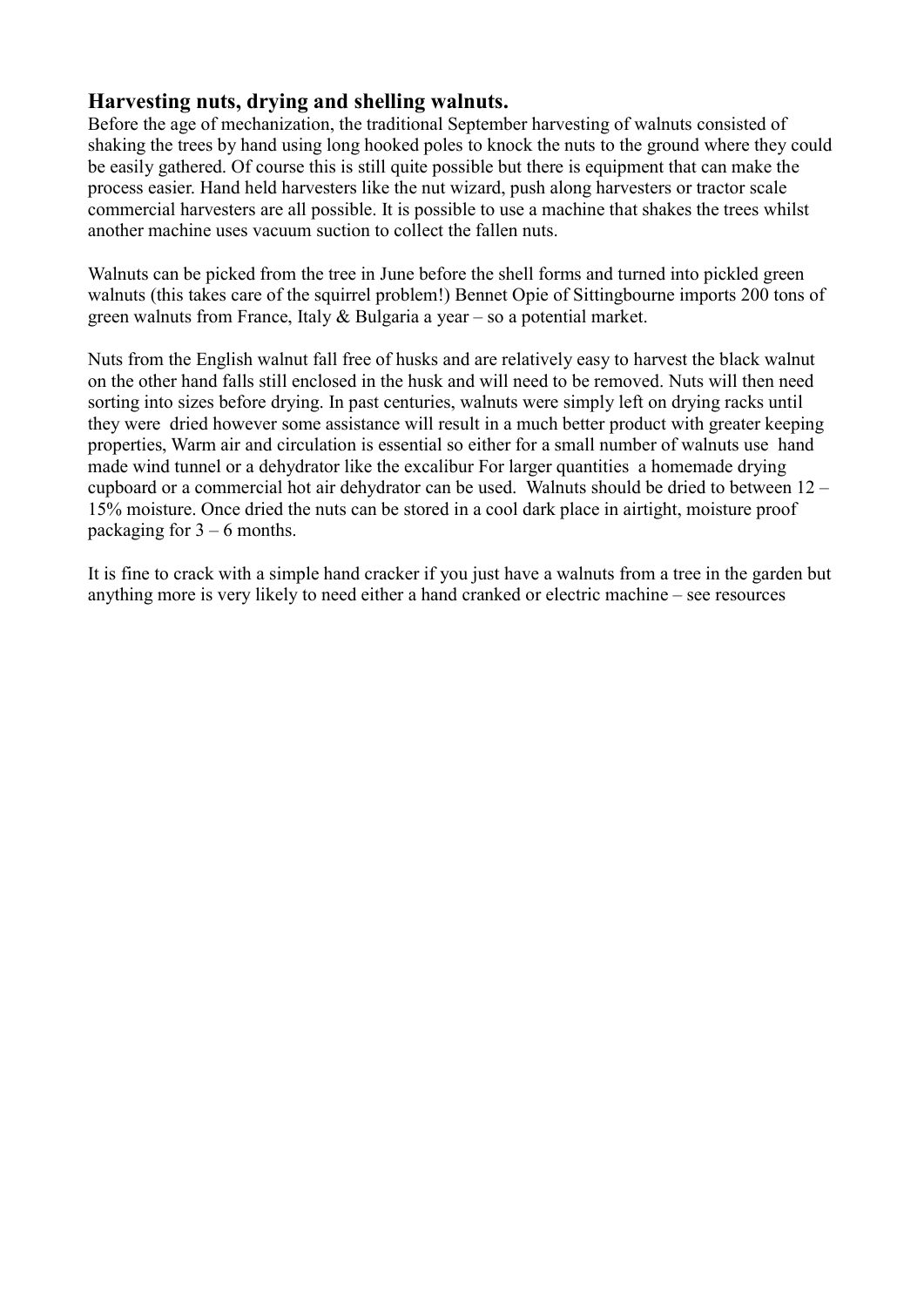## UK walnut growers

Richard Dain of Hurst Wood Farm in kent first planted walnuts in 2000. The walnut plantation extends to 14 acres and contains 780 trees with Lara and Broadview as the principal varieties

Alexander Hunt, who owns Potash Farm in Kent ( and is big in British nuts! ) runs The Walnut Tree Company and provides a very comprehensive advisory service to any farmer, community grower or private individual who is considering growing walnuts.

Edward Clifton Brown of West Bradley Orchards in Somerset started growing walnut trees over 15 years ago with wood in mind. Today he picks green walnuts (squirrel strategy) and pickles them.

Walnut plantations for nut harvesting take at least 5 years to reach fruiting. Trees for timber are more likely to take a life time. New orchard designs along with frost resistant and lateral fruit bearing varieties help make walnuts a more viable nut crop especially in the south of England.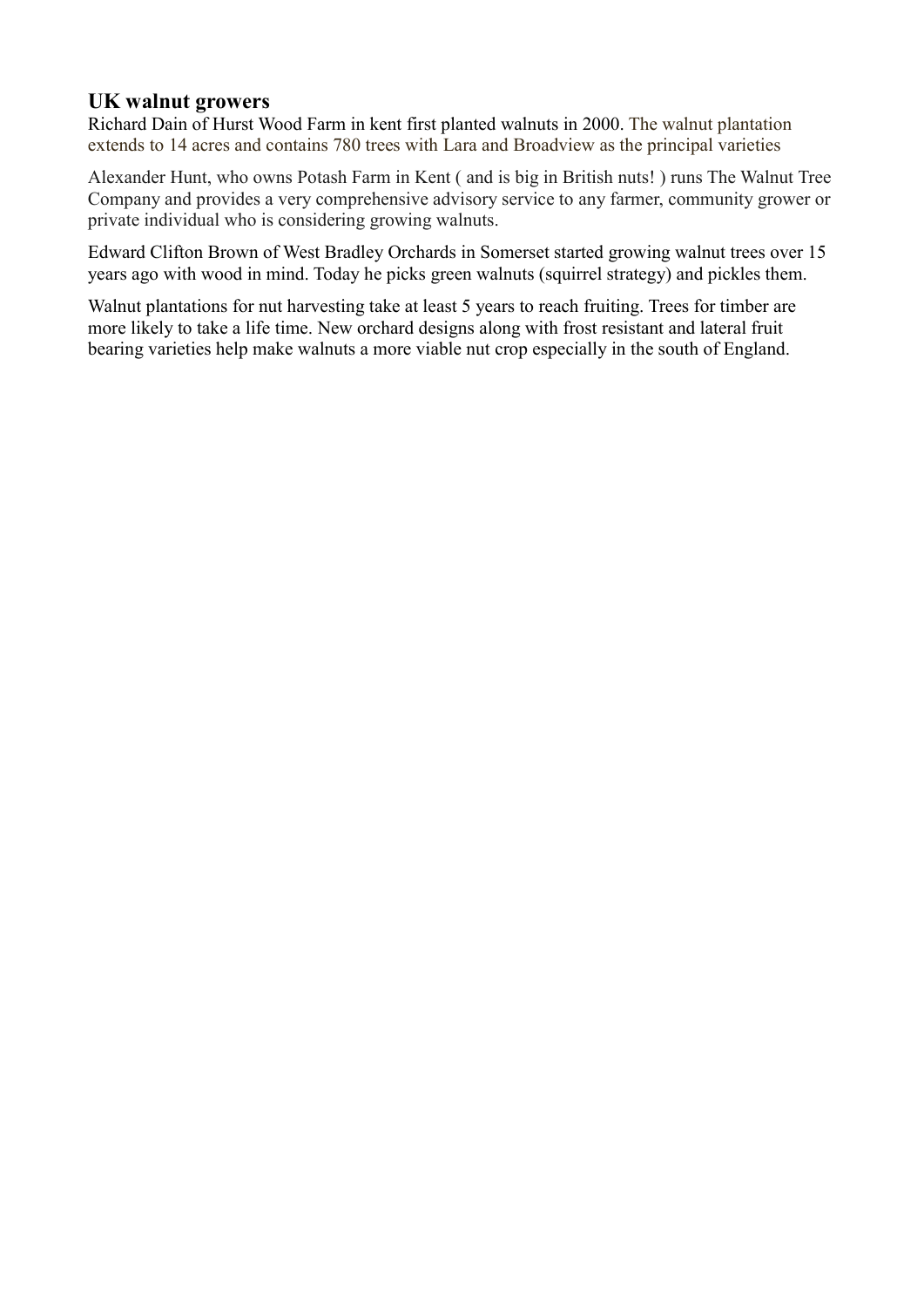## Walnut nutrition

Walnuts are an excellent source of anti-inflammatory omega-3 essential fatty acids, in the form of alpha-linolenic acid (ALA).

#### walnuts contain approximately per 100g

13g carbohydrate 65g fat 15g protein 7g fibre vitamins – particularly vitamin E minerals – in particular copper and manganese phytonutrients source US Department of Agriculture – nutrient data base

 They are a good source of manganese, copper, molybdenum and the B vitamin biotin and also provide calcium, chromium, iron, magnesium, phosphorus, potassium, selenium, vanadium and zinc. In terms of phytonutrients, walnuts contain antioxidant and anti-inflammatory compounds, including more than a dozen phenolic acids, numerous tannins and a wide variety of flavonoids. The vitamin E composition of walnuts is good and it is in a particularly beneficial form. Instead of having most of its vitamin E present in the alpha-tocopherol form, walnuts provide an unusually high level of vitamin E in the form of gamma-tocopherol.

### Brain Health

Walnuts resemble the skull and brain and are the perfect example of what ancient herbalists called 'the doctrine of signatures' i.e. foods and herbs that resemble parts of the body can be used to treat ailments of that part of the body.

When Coles a seventeenth century herbalist examined the walnut he concluded that it had 'the perfect Signature of the Head: The outer husk or green covering, represent the Pericranium, or outward skin of the skull' The salt made from husks or barks, were 'exceeding good' for head wounds. Coles saw the kernel as having 'the very figure of the Brain' making it 'very profitable for the Brain'

Whilst many ridiculed him nutrition science now confirms that walnuts do actually support a healthy brain function because of the nutrients they contain. Walnuts contain a number of neuroprotective compounds, including vitamin E, omega-3 fats, and antioxidants and research shows walnut consumption supports brain health.

One study has also shown that consuming high-antioxidant foods like walnuts can enhance cognitive and motor function in aging

### Heart health

Walnuts contain the amino acid l-arginine is found which offers benefits to people with heart disease, or those who have increased risk for heart disease

Walnuts also contain the plant-based omega-3 fat alpha-linolenic acid (ALA), which is antiinflammatory and may prevent the formation of pathological blood clots.

Research shows that people who eat a diet high in ALA are less likely to have a fatal heart attack and have a nearly 50 percent lower risk of sudden cardiac death.

Eating just four walnuts a day has been shown to significantly raise blood levels of heart-healthy ALA and in another study eating just 25g of walnuts a day decreased cardiovascular risk.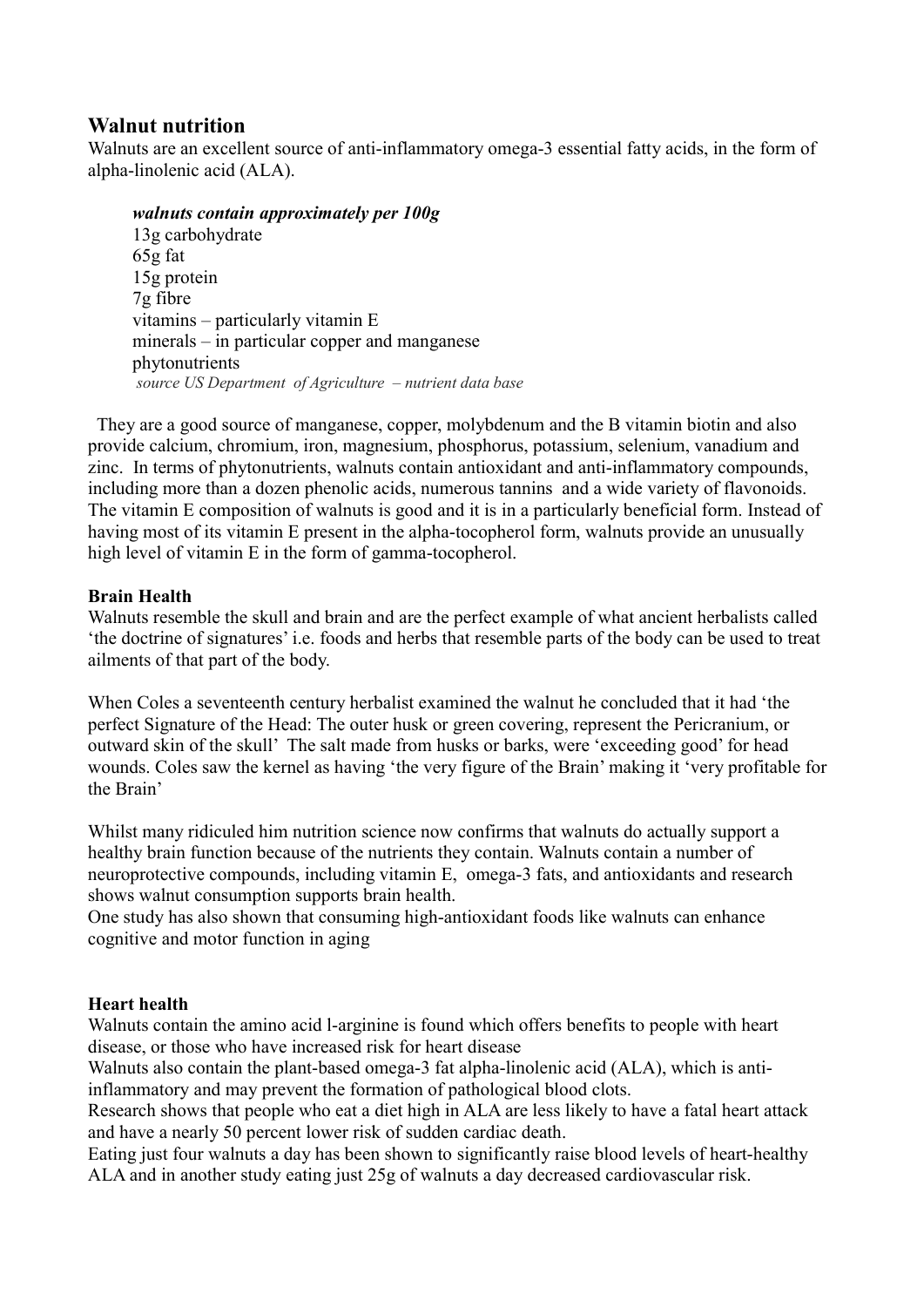Particularly in studies on the cardiovascular health of men, the gamma-tocopherol form of vitamin E found in walnuts seems to provide significant protection from heart problems.

#### Anti-oxidants

Walnuts contain several unique and powerful antioxidants that are available in only a few commonly eaten foods. This includes the quinone, juglone, the tannin tellimagrandin, and the flavonol morin. Anti-oxidants are critical to good health and are part of what determines the way you age.

#### Cancer-Fighting Properties

A recent study out of Marshall University school of Medicine in W Virginia suggests walnuts can inhibit the growth of breast cancer. Studies also demonstrate how including walnuts in the diet can reduce prostate cancer growth. It maybe that omega 3 and anti-oxidants give walnuts their tumour fighting potential. Recent research from the University of Connecticut showed that eating walnuts changed the gut microbiome and reduces colon cancer growth.

#### Male fertility

One study showed that adding 75 grams of walnuts daily to the diet significantly improved sperm quality, including vitality, motility, and morphology.

Researchers are convinced about the nutritional benefits of walnuts especially when consumed in the whole form, including the skin. We now know that approximately 90% of the phenols in walnuts are found in the skin, including key phenolic acids, tannins, and flavonoids. Often removed because it is bitter the skin is nutritionally important so try to keep this phenol-rich portion.

#### Phytic acid

Phytic acid is the principal storage form of phosphorus in many plants and found in all nuts, seeds and grains. The bound phosphorus is not readily bioavailable and in addition to the unavailability of phosphorous phytic acid readily binds with other minerals, such as calcium, magnesium, iron and zinc, making them unavailable as well. In this form, the compound is referred to as phytate.

The amount of phytic acid in any food is highly variable; the levels that researchers find when they analyse a specific food probably depends on growing conditions, harvesting techniques, processing methods, testing methods and even the age of the food being tested. Phytic acid will be much higher in foods grown using modern high-phosphate fertilizers than those grown in natural compost. Some nuts are particularly high in phytic acid like almonds where as some are relatively low like cobnuts.

Some people seem to be affected by phytic acid more than others. It is the enzyme phytase that neutralizes phytic acid and liberates the phosphorus. Research has shown that whilst some people have an intestinal microbiota able to degrade phytate thus releasing nutrients that the body needs others do not. Without enough phytase digestive disturbance can occur

#### Enzyme inhibitors

Nuts also contain enzyme inhibitors which can stop digestive enzymes working. If we don't have enough digestive enzymes, we can't break down our food—which means even if we're eating well, we do not absorb all the nutrition.

Whilst phytates and enzyme inhibitors perform important tasks for the plant they can be detrimental to us so it helps to prepare our food in a way that limits potential problems to humans.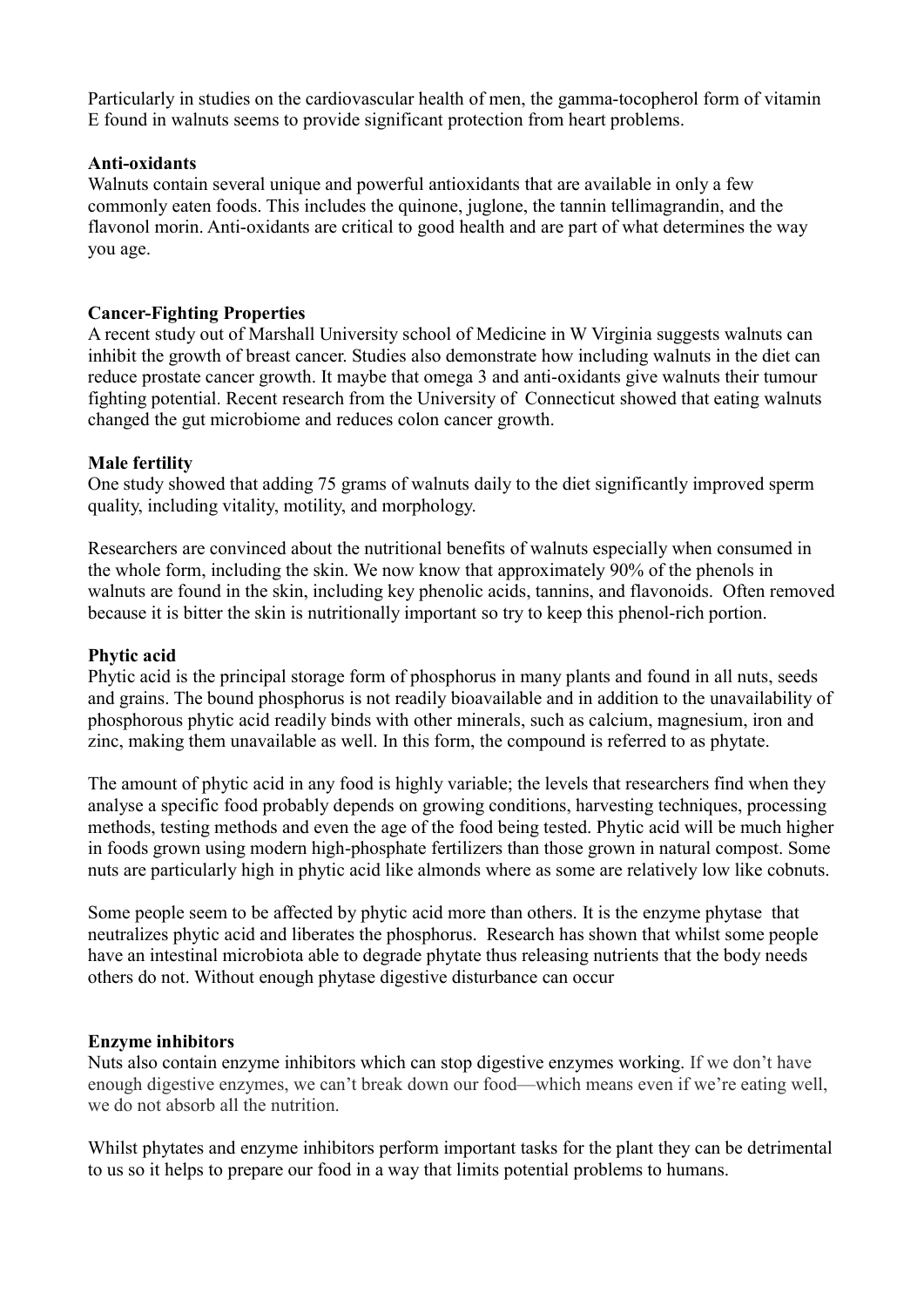#### Soaking

The phytic acid and enzyme inhibitors that can make nuts difficult to digest are neutralised by soaking in salt water and low temperature dehydrating.

Soaking in a salt solution and low-temperature dehydrating will break down most of the phytic acid. Soaking will neutralise many of the enzyme inhibitors and also increase the bioavailability of many nutrients, especially B-vitamins.

Many traditional cultures intuitively practiced preparations that deactivated anti nutrients and increased the bio-availbility of nutrients. Sally Fallon Morell from the Weston-Price Foundation in her book Nourishing Traditions is one of many people who advocate soaking nuts. According to her many traditional cultures used salty sea water to soak nuts and the sun to dry them. We can adapt this and use a good quality sea salt and water to soak the nuts, and an oven or a dehydrator at 120F/50C to dry them. The process of soaking and drying has disappeared in our modern food production systems but it is easy to incorporate in both family and larger scale production.

#### How to soak and dry walnuts

Cover 600g of shelled walnuts with water and stir in one tablespoon of sea salt Leave to soak at room temperature for  $7 - 12$  hours Drain & rinse

You can use the nuts as they are – perfect for nut milks or salads. If you want to keep them they will need drying. Spread the nuts out on a baking tray. Dry in a dehydrator or oven at 120  $F/50C$  for 12+hrs or until crisp and dry.

You could also build a solar dehydrator to dry nuts. Or you could build a drying shelf above a wood burner.

Soaking and drying nuts is known as activating. It is a method used by the Aborigines for 1000's of years.

#### Nut allergy

Nut allergies are very common and an allergic reaction to nuts can be severe and even life threatening. Most people who are allergic to one or more nut can safely tolerate others. In severe cases, all nuts need to be avoided because of possible cross-contamination.

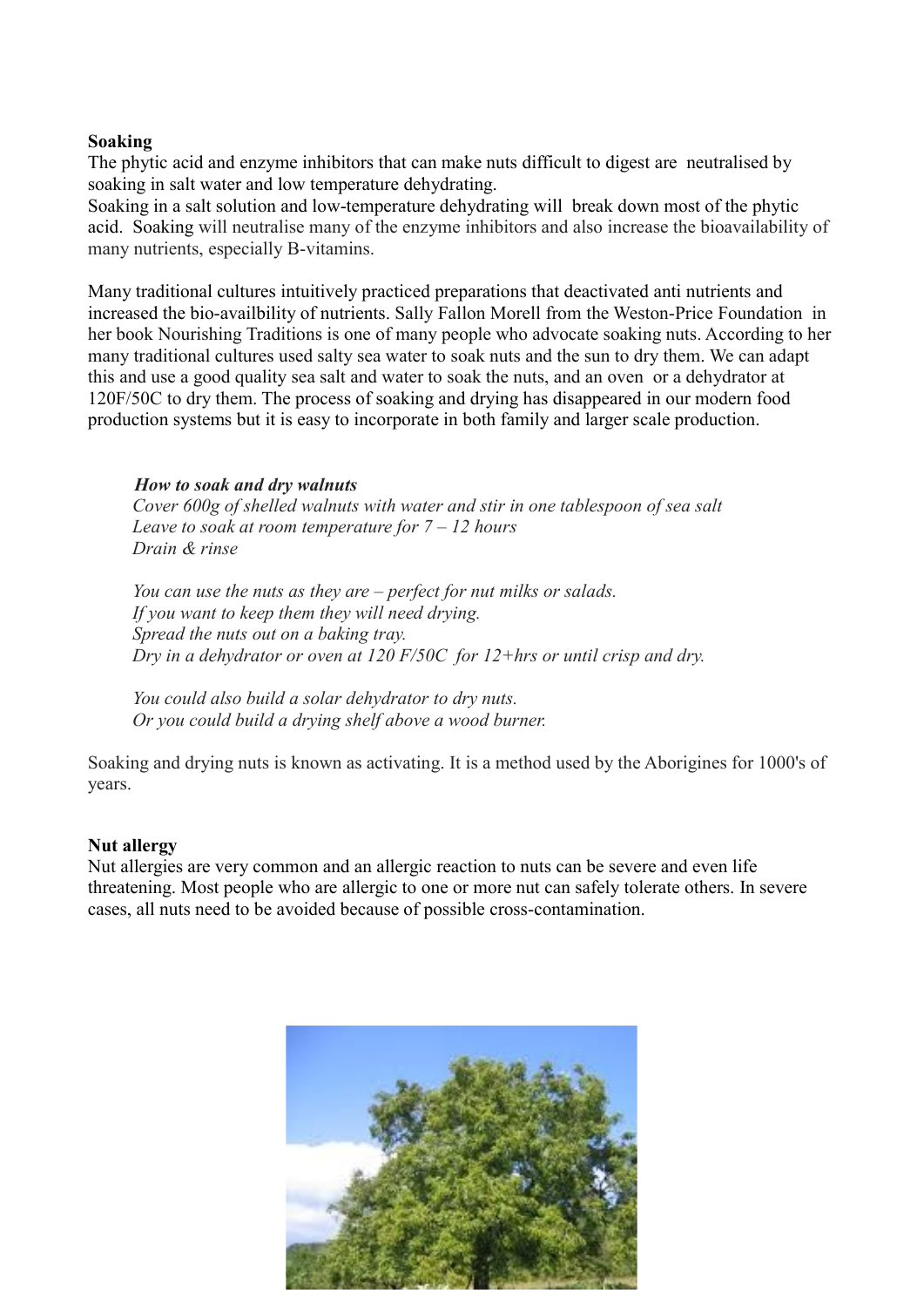# Walnut Oil

Unrefined walnut oil is made from nuts that are dried and then cold-pressed. Good quality walnut oil is golden brown in colour with a rich nutty taste.

Walnut oil has a limited shelf life, about 3 months. Once opened it should be kept in a cool place out of the light or refrigerated to prevent them from becoming rancid. Walnut oil has similar benefits to whole walnuts and works well with salads, splashed on vegetables or added to smoothies. You cannot heat walnut oil because of harming the poly unsaturated fats.

Walnuts grown on a small scale can be processed into oil as and when needed, ensuring a fresh product. Oil should be stored in small dark bottles.

Walnut oil meal left after extraction is 20% protein and 10% fat, it can be added to smoothies, used to make dips or added to chicken feed. The meal will go rancid quickly so must be stored in a fridge or freezer.

There are several different size cold oil presses available but it is worth investing in a machine that is robust. - see resources

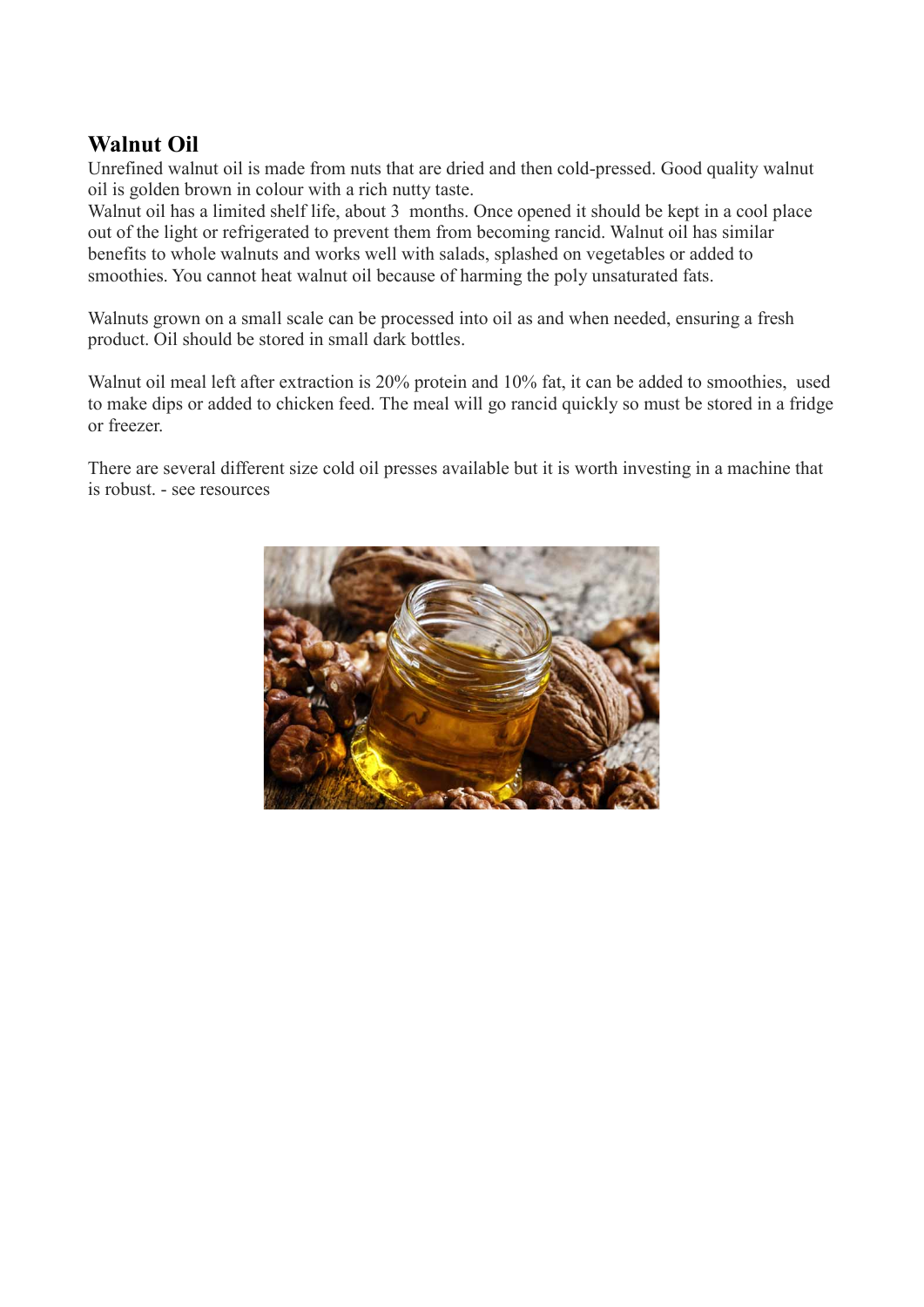# **Recipes**

Walnuts have a long culinary history. Green walnuts, completely edible but rather sour, have been turned into pickles, jams, and marmalades. During the eighteenth and nineteenth centuries, there were many recipes in Britain for pickling green walnuts.

#### To pickle walnuts black

You must take large full grown nuts at their full growth before they are hard, lay them in salt & water, let them lie 2 days longer, then shift them into fresh water, let them lie two days longer then shift them again, and let them lie three in your pickling jar. When the jar is half full put in a large onion stuck with cloves. To a hundred of walnuts put in half a pint of mustard seed a quarter of an ounce of mace, half an ounce of black pepper, half an ounce of all spice, six bay leaves and a stick of horse radish then fill your jar by pour boiling vinegar over them. Cover with a plate and when they are cold, tie them down with a bladder and leather and they will be fit to eat in about two or three months

The Art of Cooking Made Plain and Easy Hannah Glasse 1805

In the Middle East, a sweet syrup is used to preserve half-ripe walnuts, a process that takes several weeks before the sweetmeats are ready to eat. In Italy, walnuts are sometimes added to the pine nuts in the preparation of pesto, and the French enjoy walnut soup and sauces made of walnuts, garlic and oil. A very special old tradition in Italy is nocino a spicy sweet walnut liqueur.

 The ancient Persians made a paste of ground walnuts and used it to thicken soups and stews, a technique that spread to Europe in the middle ages. The Narragansett Indians of the Eastern United States pounded the abundant black walnut into a paste to thicken their soups and vegetable stews.

Whilst walnuts have long appeared in baked goods both savoury and sweet to maximise the nutritional benefit they are best eaten raw they make an exceptionally good snack!

#### Walnut & beetroot houmus

300g peeled beetroot in cm cubes 1 tablespoon olive oil 1 teaspoon ground cumin good splash tamari and a pinch of salt 50g walnut meal (this is the product left after oil extraction) 50g walnut pieces 2 tablespoons tahini 1 clove garlic finely diced juice and zest of half a lemon salt and black pepper

oven 200C/400F/gas no 6

Toss the beetroot in the olive oil with the cumin, tamari and salt. Place in a lidded oven proof dish and bake in the oven for 40 mins, remove and cool.

Blitz the whole walnuts in a food processor until fine then add the meal, beetroot, tahini, garlic, lemon juice, a little salt and a good grind of pepper and blend until creamy, adding a little water if necessary.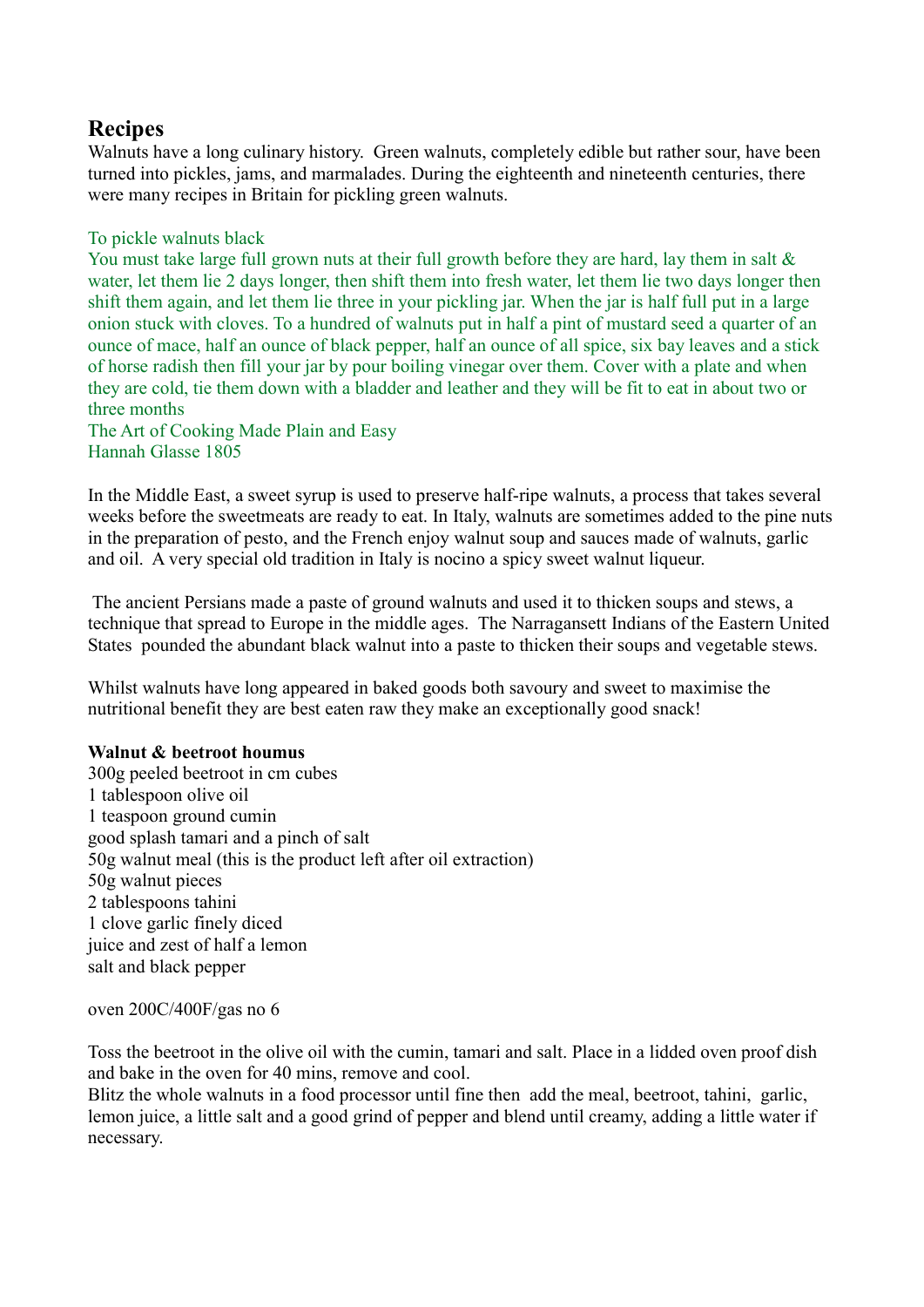#### Walnut & rocket pesto

100 g walnuts. 2 spring onions 2 large cloves garlic 100 g rocket 6 tablespoons walnut oil 3 tablespoons olive oil  $\frac{1}{2}$  teaspoon chilli pepper salt and black pepper

 Put the walnuts, spring onions, garlic and rocket in a food processor and process until finely chopped. Keeping the motor running slowly pour in the oils. Season the pesto with salt and pepper.

#### Brussel sprouts with apple walnuts and maple

250g Brussels sprouts, trimmed and very finely sliced 2 eating apples cored and diced 100g walnuts roughly chopped 2 tablespoons maple syrup juice of a lemon 1 tablespoon tamari good twist of black pepper

Place brussel sprouts, apple and walnuts in a bowl and toss well Whisk the remaining ingredients together and pour over the sprout mixture. Gently massage with your hands and leave to stand for an hour before serving.

#### Nocino

30 green English walnuts still soft enough to easily cut in half with a knife 2 cinnamon sticks 5 whole cloves 1-inch piece of vanilla bean zest of one lemon 300g sugar 1 liter vodka

With a sharp knife cut the walnuts into quarters

Place the walnuts, spices, zest, sugar, and vodka into a large glass container, making sure the vodka totally covers the walnuts, fix a lid and shake well. Store for 6 weeks, shaking daily. (not the end of the world if you miss a day) the nocino will become darker and darker.

When you are ready to bottle carefully strain the solids out through a sieve. Strain the liquid through cheesecloth then pour into glass bottles and cork leave to mellow in a cool dark place for an absolute minimum of six months but will mellow beautifully over 2 years.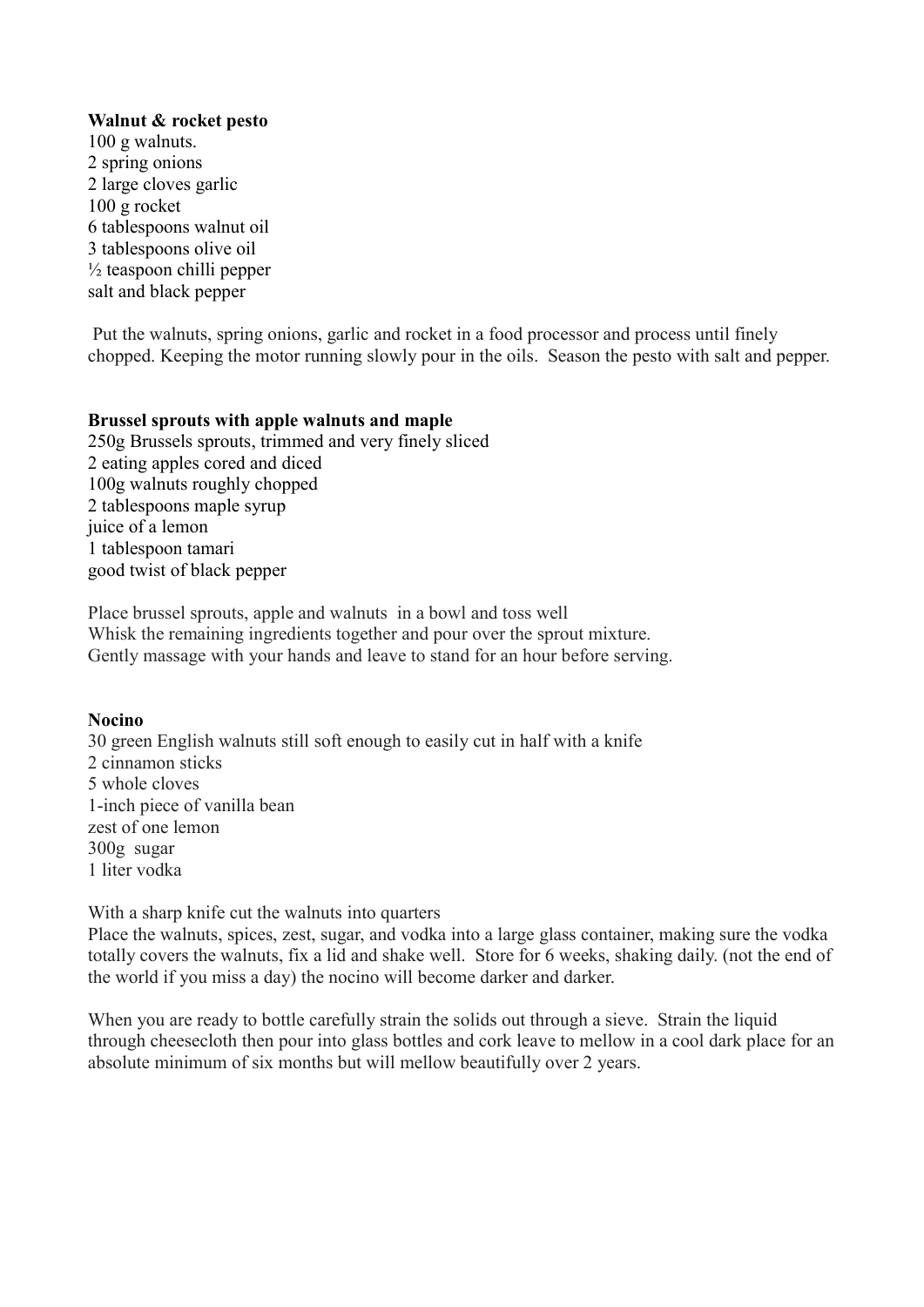## References

Salimi M, Majd A, Sepahdar Z, Azadmanesh K, Irian S, Ardestaniyan MH, Hedayati MH, Rastkari N Cytotoxicity effects of various Juglans regia (walnut) leaf extracts in human cancer cell lines.. Department of Pharmacology and Physiology, Pasteur Institute of Iran , Tehran , Iran.

Toshiyuki Fukuda, Hideyuki Ito, Takashi Yoshida Antioxidative polyphenols from walnuts (Juglans regia L.) PhytochemistryVolume 63, Issue 7, August 2003,

Shibu M. Poulose, Marshall G. Miller, and Barbara Shukitt-Hale Role of Walnuts in Maintaining Brain Health with Age1–Journal of Nutrition

Ros E1. Nuts and CVD.Br J Nutr. 2015 April

Emilio Ros Health Benefits of Nut Consumption Nutrients 2010 July

Kris-Etherton PM1, Hu FB, Ros E, Sabaté J.The role of tree nuts and peanuts in the prevention of coronary heart disease: multiple potential mechanisms. J Nutr. 2008 Sept

McKay DL1, Chen CY, Yeum KJ, Matthan NR, Lichtenstein AH, Blumberg JB.Chronic and acute effects of walnuts on antioxidant capacity and nutritional status in humans: a randomized, crossover pilot study. Nutr J. 2010 May 12

Wendie A. Robbins, Lin Xun, Leah Z. FitzGerald, Samantha Esguerra, Susanne M. Henning, and Catherine L. Carpenter Walnuts Improve Semen Quality in Men Consuming a Western-Style Diet: Randomized Control Dietary Intervention Trial Biology of Reproduction August 2012

L C Tapsell, M J Batterham, G Teuss, S-Y Tan, S Dalton, C J Quick, L J Gillen and K E Charlton Long-term effects of increased dietary polyunsaturated fat from walnuts on metabolic parameters in type II diabetes Eur J Clin Nutrition August 2009

#### walnut wood information

https://www.nationalforest.org/

http://www.charlesthomson.co.uk/

#### medicinal

https://www.healingherbs.co.uk/bach-essences/second-nineteen/walnut/#.V8GMeldlneR

Green walnuts Bennet Opie Chalkwell Road Sittingbourne ME10 2LE 01795 476154 https://www.opiefoods.com/

### Bibliography

The community orchards handbook - Sue Clifford & Angela King Pub – Green Books Nourishing Traditions - Sally Fallon with Mary G Enig Pub New Trends How to grow your own nuts – Martin Crawford. Pub Green Books Six Steps back to the Land – Colin Tudge Pub UIT Cambridge 2016